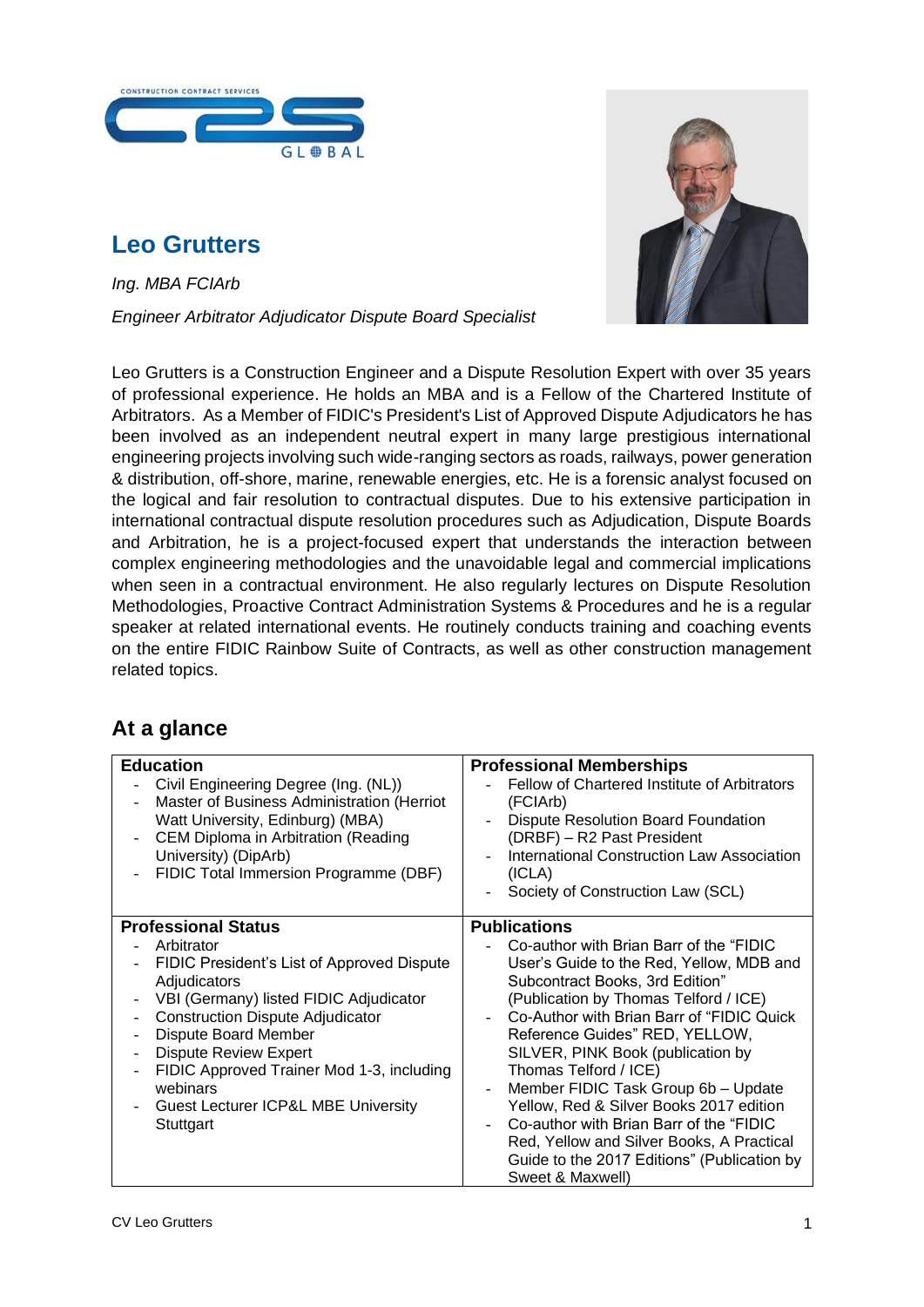| Languages                                                   | <b>Nationality</b>               |
|-------------------------------------------------------------|----------------------------------|
| - English, fluent $(s, r, w)$<br>- German, fluent (s, r, w) | - Dutch                          |
| - Afrikaans, fluent (s, r, w)<br>- Dutch, mother tongue     | Date of Birth<br>$-22$ July 1959 |

# **Professional Experience**

| $1999 -$<br>present | Neutral Expert.<br>Representative projects include:<br>Vlora Bypass Motorway<br><b>Three Gorges HPP</b><br><b>Muskrat Falls HPP</b><br>Seastar Off-Shore Platform<br>Los Altos del Golf Villas<br>Roads Projects<br>Allianz Arena Munich<br>Baltic 1 Off-Shore wind park<br>Baltic 2 Off-Shore wind park<br>Poznan E30 Motorway Bypass<br><b>BTC Pipeline</b><br>Rødsand 2 Off-Shore wind park<br>Medupi & Kusili PP<br>Tirana-Podgorica OHPL<br>Doha New Intern. Airport<br>Dubai T3 Baggage handling<br>Casecnan HEPP<br>Zilina/Presov E50 Motorway | During this period he was mainly involved in high profile international<br>engineering projects. His involvement included positions as: Arbitrator,<br>Adjudicator, Dispute Board Member, Counsel at Arbitration as well as<br>Albania<br>China<br>Canada<br><b>USA</b><br>Spain<br>Romania<br>Germany<br>Germany<br>Germany<br>Poland<br>Turkey<br>Sweden<br>South Africa<br>Albania<br>Qatar<br><b>UAE</b><br>Philippines<br>Slovakia |
|---------------------|-------------------------------------------------------------------------------------------------------------------------------------------------------------------------------------------------------------------------------------------------------------------------------------------------------------------------------------------------------------------------------------------------------------------------------------------------------------------------------------------------------------------------------------------------------|-----------------------------------------------------------------------------------------------------------------------------------------------------------------------------------------------------------------------------------------------------------------------------------------------------------------------------------------------------------------------------------------------------------------------------------------|
| 1996 - 1999         | Preparation of complex delay and disruption claims as well as the<br>professional negotiations thereto.<br>King Abdullah Canal<br>Morpeth Off-shore Oil platform<br>Narok- Nakuru Road                                                                                                                                                                                                                                                                                                                                                                | Jordan<br>Texas, USA<br>Kenya                                                                                                                                                                                                                                                                                                                                                                                                           |
| $1990 - 1996$       | Head Contract Administration MENA region for international<br><b>Construction Group</b><br>Gubbrah III CCPP<br>Benghazi CCPP<br>Tripoli Süd CCPP<br>Zuwetina CCPP<br>Al Khoms CCPP<br>Sabha Road Project                                                                                                                                                                                                                                                                                                                                              | Oman<br>Libya<br>Libya<br>Libya<br>Libya<br>Libya                                                                                                                                                                                                                                                                                                                                                                                       |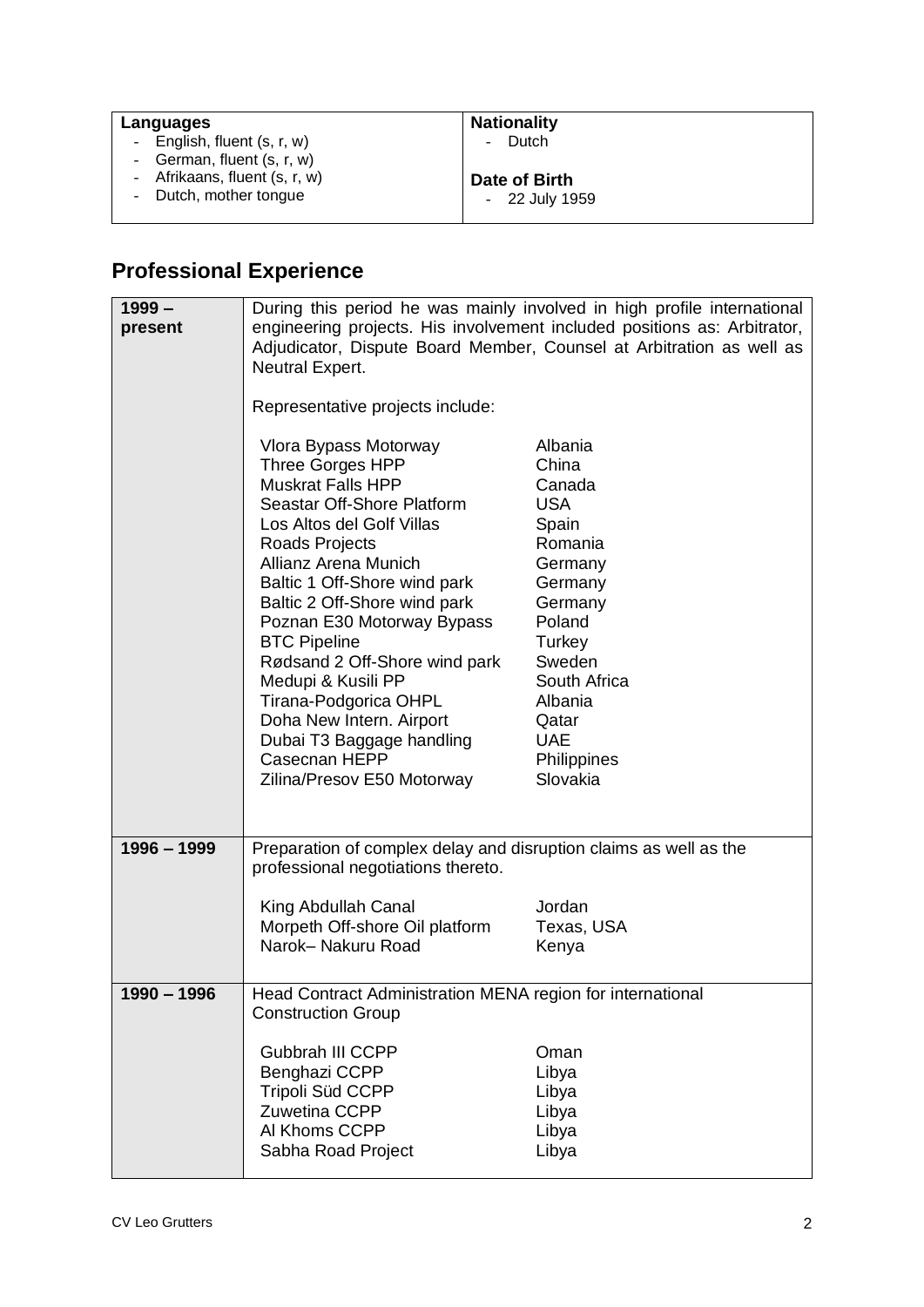| $1986 - 1990$ | Responsible for the preparation and implementation of a professional<br>contract administrative system, allowing for optimised project results<br>whilst maintaining a reduction for conflict potential through systematic<br>project documentation. |                                                                        |  |
|---------------|------------------------------------------------------------------------------------------------------------------------------------------------------------------------------------------------------------------------------------------------------|------------------------------------------------------------------------|--|
|               | Khayalitsha (Roads Project)<br><b>KTC (Roads Project)</b><br>Lesotho Highlands (Hydro<br>Project)<br>(approach road Katze Dam)                                                                                                                       | South Africa<br>South Africa<br>Lesotho                                |  |
| $1983 - 1986$ | Various construction projects throughout Southern Africa<br>procedures                                                                                                                                                                               | Mainly involved in the preparation of contractual documents and tender |  |

# **Selected Dispute Resolution Experience**

#### **Arbitration**

| Project                             | <b>Country</b> | <b>Position</b> |
|-------------------------------------|----------------|-----------------|
| <b>Nuclear Power Station (3x)</b>   | Finland        | Counsel         |
| Poznan Roads Project                | Poland         | Arbitrator      |
| <b>Shopping Complex</b>             | Czech Rep.     | Arbitrator      |
| <b>Combined Cycle Power Station</b> | <b>UAE</b>     | Counsel         |
| 400kv Substations                   | Qatar          | Arbitrator      |
| <b>Reticulation Project</b>         | Botswana       | Arbitrator      |
| <b>Combined Cycle PS</b>            | Saudi Arabia   | Counsel         |
| 400kV/330kV Substation              | Algeria        | Counsel         |
| <b>Hydro Power Plant</b>            | Nepal          | Arbitrator      |
| New Doha International Airport      | Qatar          | Arbitrator      |
| Roads Project                       | Romania        | Arbitrator      |
| <b>Hydro Power Plant</b>            | Macedonia      | Arbitrator      |
| Roads Project                       | Moldova        | Arbitrator      |
| Roads Project                       | Georgia        | Arbitrator      |

### **Adjudication**

| Project                           | <b>Country</b>     | <b>Form of Contract</b> | <b>Position</b> |
|-----------------------------------|--------------------|-------------------------|-----------------|
| Road Project                      | Poland             | FIDIC Red 1987          | Sole member     |
| <b>Road Project</b>               | Albania            | FIDIC MDB 2010          | Sole member     |
| Road Project                      | Albania            | FIDIC MDB 2010          | Party nominated |
| <b>Wastewater Treatment Plant</b> | Qatar              | FIDIC Gold 2008         | Party nominated |
| <b>Nuclear Power Station</b>      | Finland            | <b>Bespoke Contract</b> | Party nominated |
| Roads Projects (2x)               | South Africa       | <b>Bespoke Contract</b> | Sole member     |
| Waste to Energy Plant             | <b>Netherlands</b> | <b>Bespoke Contract</b> | Party nominated |